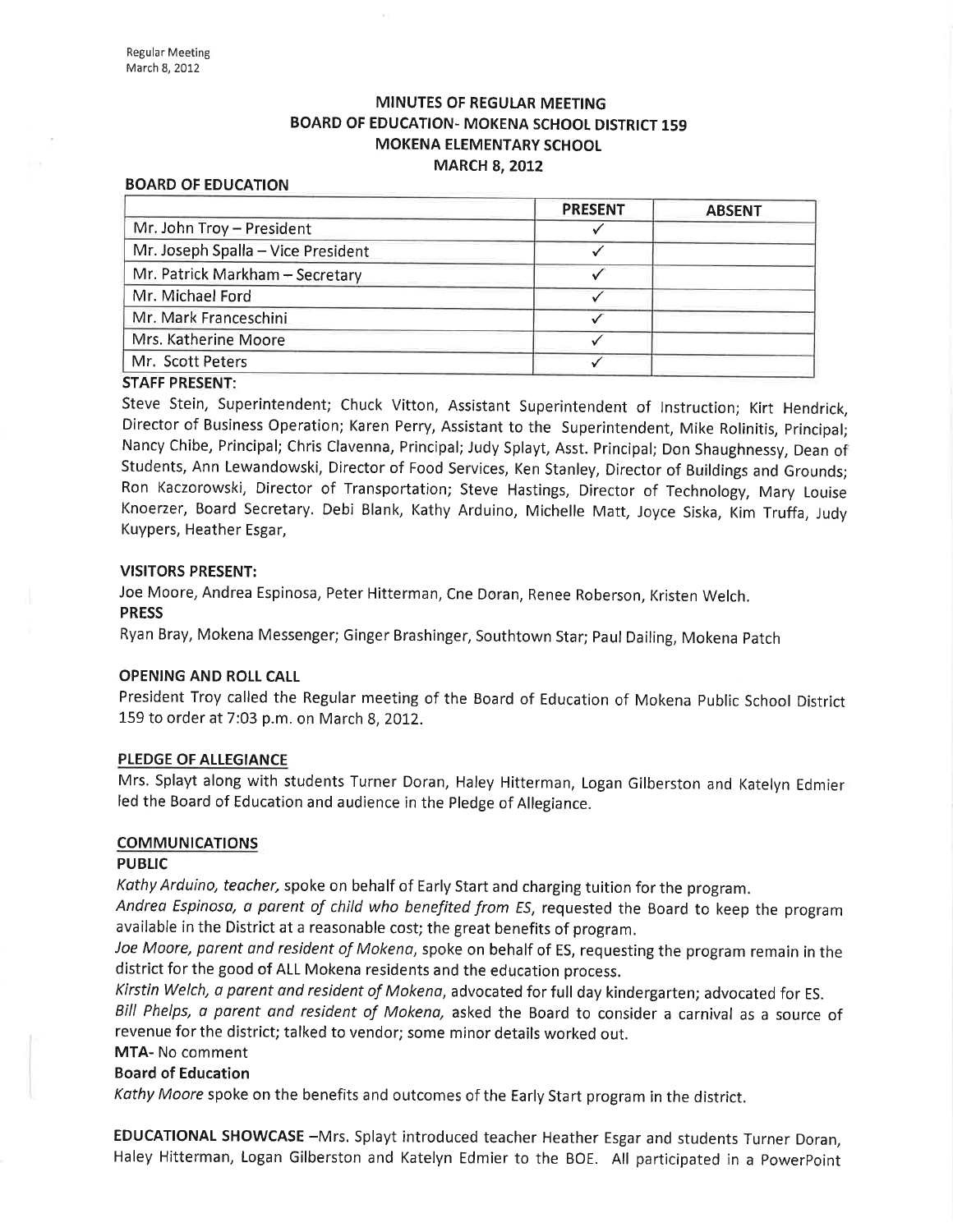presentation of samples from their writing binders. The students shared with the Board some of the decorated binders.

# SUPERINTENDENT REPORT

Mr. Stein reported:

- no FOIA request
- o He and Mr, Troy attended a leaders meeting with the Village of Mokena; School organizations or clubs possible having a booth at French Market
- o Received Certificate of Recognition from Will County ROE

# **APPROVAL OF PREVIOUS MINUTES**

Mr. Peters, seconded by Mr. Spalla to approve the following previous meeting minutes:

Regular Meeting, February 8, 2012, Special meeting February 23, 2012 and Closed Session, February 8 12,2012 and February 23,2012 part 1 and part 2.

# **On Roll Call**

Ayes: Mr. Ford, Mr. Franceschini, Mr. Markham, Mrs. Moore, Mr. Peters, Mr. Spalla, Mr. Troy Nays: None **Abstain:** None MOTION CARRIED 7-O

# cLosED sEssroN

At 7:43 p.m. Mr. Spalla moved to adjourn to Closed Session for purposes of personnel; to return. The motion was seconded by Mr. Ford.

## On Roll Call

Ayes: Mr. Ford, Mr. Franceschini, Mr. Markham, Mrs. Moore, Mr. Peters, Mr. Spalla, Mr. Troy, Nays: None **Abstain:** None MOTION CARRIED 7-O

## OPEN SESSION

At 8:30 p.m., President Troy called Open Session to order. The Board meeting was opened by unanimous vote.

# INFORMATION REPORTS

## FINANCIAL REPORT

Mr. Hendrick reviewed the Financial Report with the Board of Education. Mr. Hendrick presented to BOE contingency fund charts and graphs summarizing the activity.

## TREASURER REPORT

Mr. Hendrick reviewed the Treasurer's Report with the Board of Education, Mr. Hendrick presented to BOE charts reflecting the status of categorical payments.

Mr. Troy commended Mr. Hendrick and the business office for their hard work on developing the additional graphs and charts.

# LINCOLN WAY SPECIAL EDUCATION MINUTES

Mrs. Moore reviewed the important points:

- Fundraiser March 31, 2012 Fashion/Talent Show
- SELF program will be located in Dist. 122
- Sealcoating bid
- o Federal Grants in process of being filed
- June 11-Loose the Training Wheels

## COMMITTEE REPORTS

Finance- Chairman Peters reported the committee met 2/29/2012 regarding: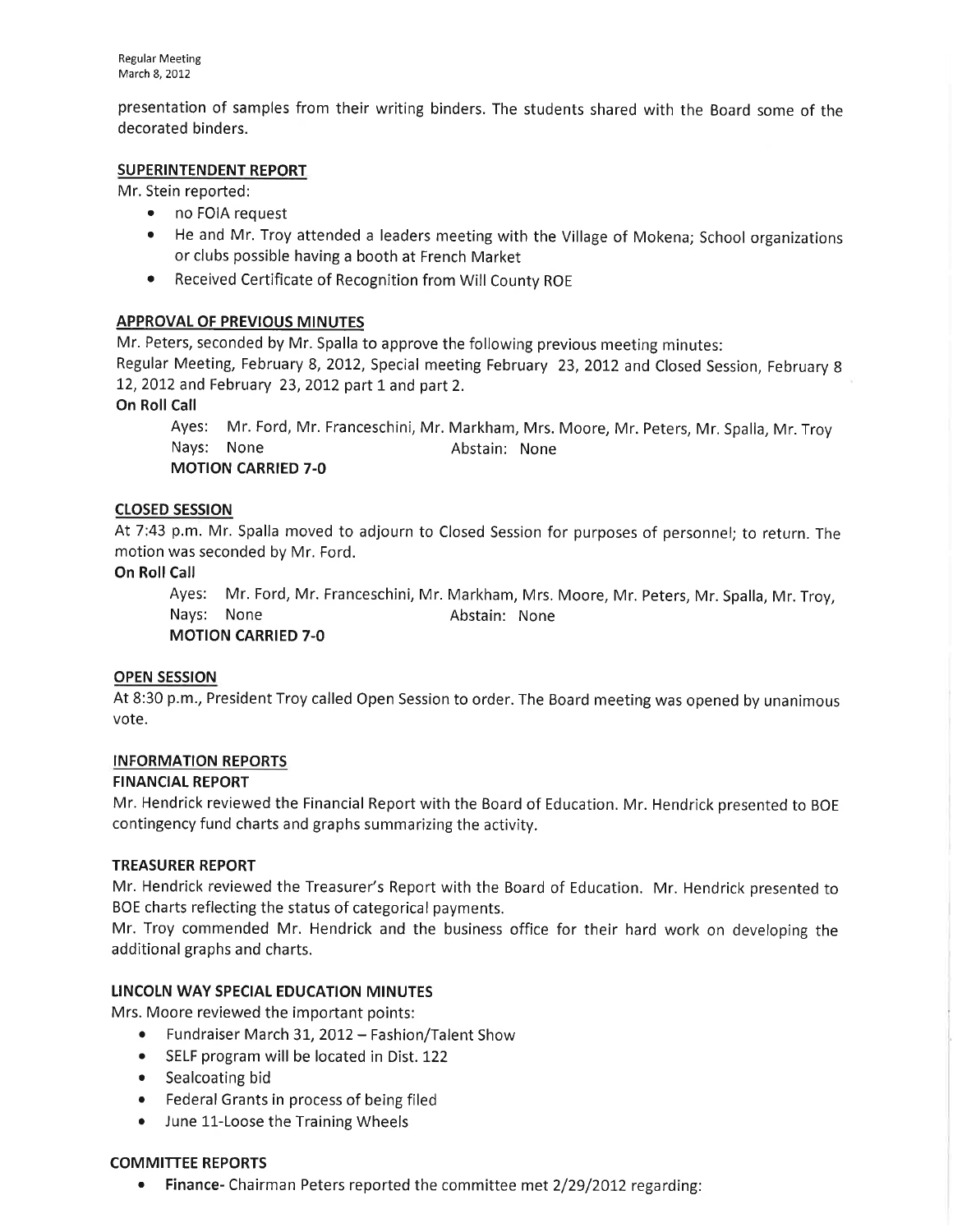- o Annual audit results
- o Overview of Professional Negotiations Agreement
- o Fiscal 2012-2013 budget
- o StratPlan presentation
- o Meet w/directors and principals on March 30 for 2012-L3 budget
- Policy-Chairman Markham reported the committee had second readings of policies: after some discussion the following policies are:
	- o 2:150 Committees- approved for second reading
	- o 2:L1O Qualifications, Term, and Duties of Board Officers- approved for second reading
	- $\circ$  2:210 Organization of BOE meetings approved for second reading
	- o 4:60 Purchases and contract- send back to committee for further clarification
	- o 4:150 Facility Management- contingent on the results from 4:60
	- Building & Grounds/Transportation- Chairman Ford reported the committee:
		- o Next Meeting March 29 at MIS
- Parent Advisory- Chairman Spalla reported:
	- o Next meeting March <sup>22</sup>
- $\bullet$  Curriculum -Mr. Troy reported the committee:
	- o Discussion regarding Early Start Program for 20I2-20L3
	- o Kindergarten discussion move to March 28<sup>th</sup>
- **Technology-** Chairman Spalla reported the committee had:
	- o Equipment for BOE meetings needs to be reconsidered
	- o Reviewed plan for 2012-2013 budget
	- o Update memory on older equipment
	- o Must align Technology to Curriculum
	- o Next meeting April L9

#### JOINT CONFERENCE REPORT

Mr. Peters shared with the Board of Education his experiences at the Joint Conference in November. He participated in a workshop regarding bargaining and how to handle RIF; very informative. Cyber Bullying (internet/cell phones) workshop also was very informative. Senate Bill 7 workshop was interesting as well.

#### BID PROCESS FOR CUSOTDIAL AND MAINTENANCE

Mr. Hendrick presented to Board of Education the basic process for bidding on custodial and maintenance supplies for 2012-2012 school year.

#### BUDGET CALENDAR

Mr. Hendrick presented to Board of Education the budget calendar for 2012-2013.

#### FEES FOR 2012-2013

Mr. Stein presented to the Board of Education the fees for student book fees, transportation fees, lunch fee, building usage fees and Schedule B Activity fees to the Board for 2012-2013. The BOE was in agreement that the current fees continue for the 2012-2013 school year. Mr. Spalla requested revisiting the fee for transportation due to lack of future payments from the state of lllinois.

#### FEES FOR EARLY START

Dr. Vitton presented to the Board of Education the suggested fee for this program.

#### **BUS LEASES for 2012-2013**

Mr. Hendrick presented to the Board of Education the bus lease replacement calendar. He is requesting action on leases for four new buses in April. Some Board members asked to consider District #210.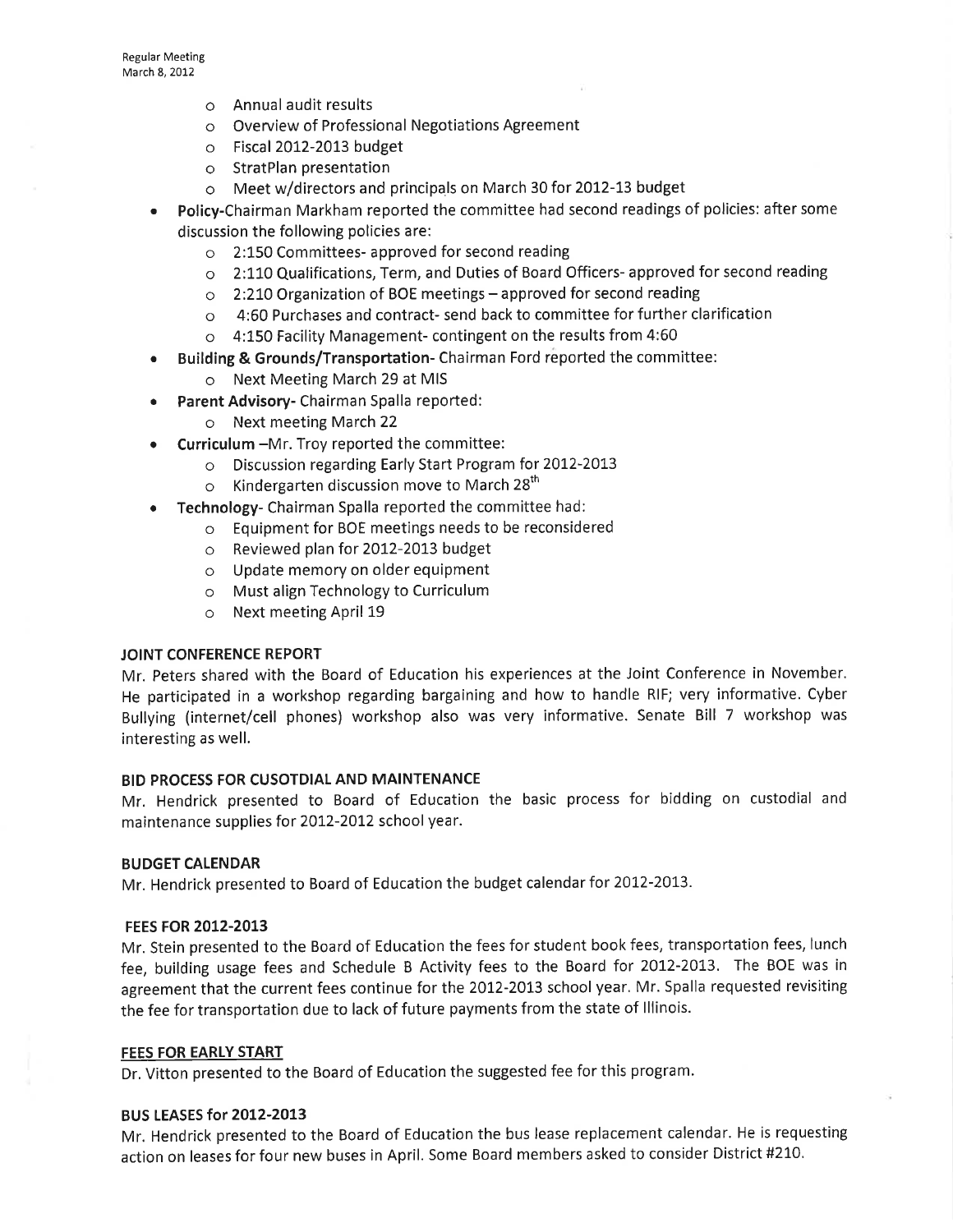## ACTION REQUESTS

# PERSONNEL

# Recommended Motion:

Mr. Markham moved to approve personnel recommendations 1 through 10 as presented. The motion was seconded by Mr. Spalla.

# On Roll Call

Ayes: Mr. Ford, Mr. Franceschini, Mr. Markham, Mrs. Moore, Mr. peters, Mr. Spalla, Mr. Troy Nays: None Abstain: None

MOTION CARRIED 7-O

# 1. Administrative -New Hire

| Eileen Parente                                     | Director of<br>Student Services                    | District | 7/1/2012 | \$100,000   |
|----------------------------------------------------|----------------------------------------------------|----------|----------|-------------|
| 2. Administrator Recommendations for the 2012-2013 |                                                    |          |          |             |
| <b>Charles Vitton</b>                              | Assistant Superintendent of Instruction            |          |          | 12 months   |
| Kirt Hendrick                                      | <b>Director of Business Operations</b>             |          |          | 12 months   |
| Michael Rolinitis                                  | Principal of Mokena Junior High                    |          |          | 12 months   |
| Christine Clavenna                                 | Principal of Mokena Elementary School              |          |          | 12 months   |
| Judith Splayt                                      | Assistant Principal of Mokena                      |          |          | 10.5 months |
| <b>Steve Hastings</b>                              | <b>Elementary School</b><br>Director of Technology |          |          | 12 months   |
| Ken Stanley                                        | Director of Buildings and Grounds                  |          |          | 12 months   |
| Ann Lewandowski                                    | Director of Food Service                           |          |          | 200 days    |
| Ron Kaczorowski                                    | Director of Transportation                         |          |          | 11 months   |

# 3. First Year Teachers to Rehire for year Two

| Michael Manns                                    |               |
|--------------------------------------------------|---------------|
| Andrea Kinsella-Lacny                            |               |
| Nicole Kmiec                                     |               |
| Nicole Marx                                      |               |
| Allison Kwiatoski                                |               |
| 4. Second Year Teachers to Rehire for Year Three |               |
| Renee Missella                                   |               |
| Lori Meehan                                      |               |
| 5. Third Year Teachers to Rehire for Year Four   |               |
| Kathryn Flaherty                                 |               |
| 6. Renewal- Part-time Certified Staff            |               |
| Laura Dosen                                      |               |
| 7. Honorable Dismissal –Certified Staff          |               |
| Jennifer Macie                                   | Teacher - MJH |
|                                                  |               |

## 8. Non-Renewal- Certified Staff XXX-XX-5256

9. Classified - New Hire

| Debbie Kurowski |  |
|-----------------|--|

Food Server District March 9, 2012 3 hours/day

\$8.31/hour/166/year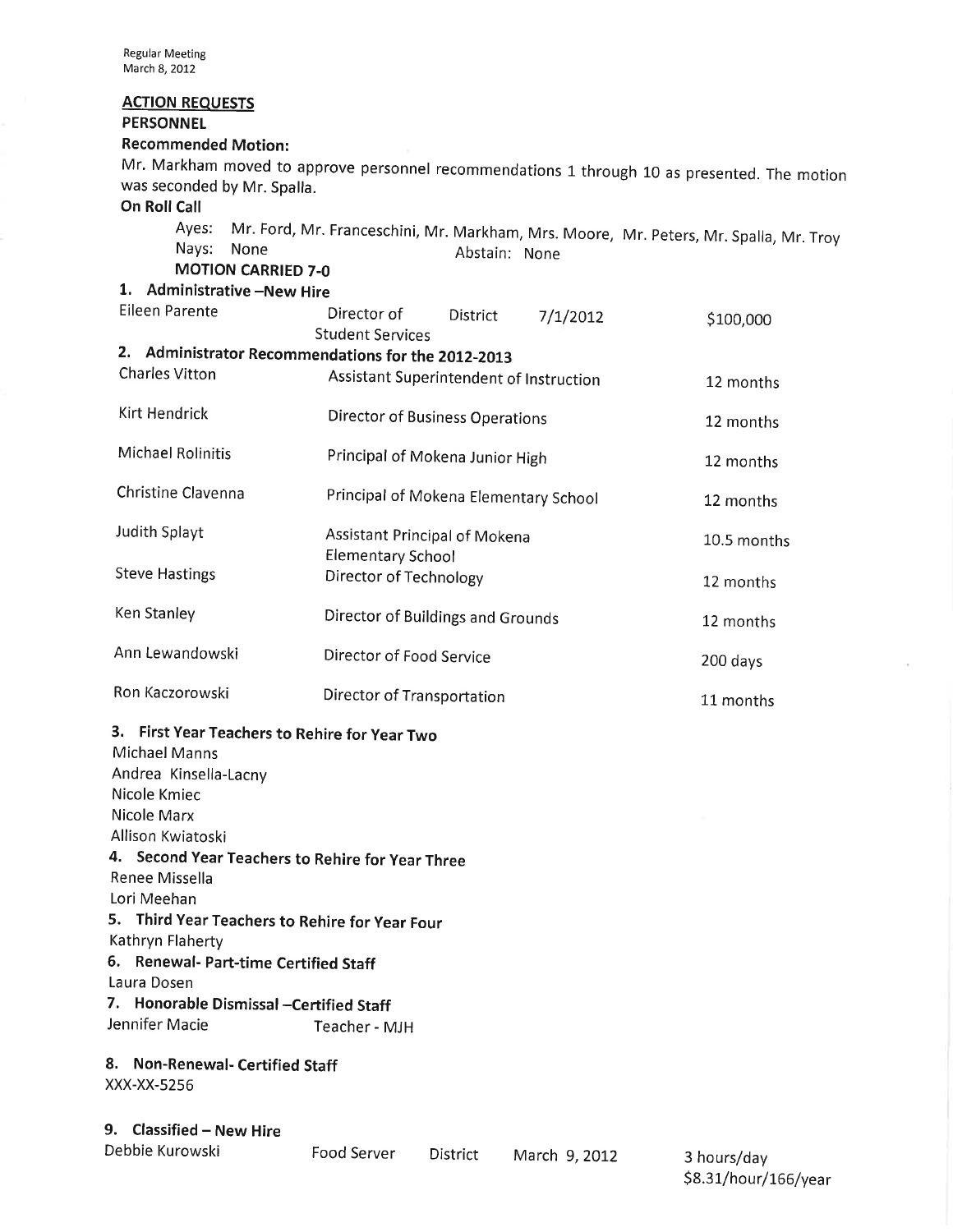| Felicia Davis                                                                                          | Food Server | <b>District</b> | March 9, 2012 | 3 hours/day<br>\$8.31hour/166/year |  |
|--------------------------------------------------------------------------------------------------------|-------------|-----------------|---------------|------------------------------------|--|
| 10. Certified - Resignation                                                                            |             |                 |               |                                    |  |
| Meghan Darnell                                                                                         | teacher     | <b>MES</b>      | 5/27/2012     |                                    |  |
| <b>DISTRICT BILLS</b>                                                                                  |             |                 |               |                                    |  |
| <b>Recommended Motion:</b>                                                                             |             |                 |               |                                    |  |
| Mrs. Moore reviewed District bills this month. Mrs. Moore moved to approve the bills as presented. The |             |                 |               |                                    |  |

s. Moore reviewed District bills this month. Mrs. Moore moved to approve the bills as presented. The motion was seconded by Mr. Peters.

#### On Roll Call

Ayes: Mr. Ford, Mr. Franceschini, Mr. Markham, Mrs. Moore, Mr. Peters, Mr. Spalla, Mr. Troy Nays: None **Abstain:** None MOTION CARRIED 7.0

#### BOARD POIICY 4:110

## Recommended Motion:

Mr. Ford move to approve policy 4:110 transportation as presented. The motion was seconded Mr. Franceschini.

On Roll Call

Ayes: Mr. Ford, Mr. Franceschini, Mr. Markham, Mrs. Moore, Mr. Peters, Mr. Spalla, Mr. Troy Nays: None **Abstain:** None MOTION CARRIED 7-O

## PREPARATION OF THE FISCAL YEAR 2012-2013 TENTATIVE BUDGET

#### Recommended Motion:

Mr. Spalla moved that the Board of Education authorize the preparation of the Fiscal 2012-2013 for Mokena School District 159. The motion was seconded by Mrs. Moore.

On Roll Call

Ayes: Mr. Ford, Mr. Franceschini, Mr. Markham, Mrs. Moore, Mr. Peters, Mr. Spalla, Mr.Troy Nays: None **Abstain:** None

MOTION CARRIED 7-O

## VERBATIM DESTRUCTION OF CLOSED SESSION MINUTES

#### Recommended Motion:

Mr. Spalla moved to approve the Superintendent's recommendation to destroy the verbatim audio recordings of the Closed Session Meeting proceedings as presented. Mr. Peters seconded the motion. On Roll Call

Ayes: Mr. Ford, Mr. Franceschini, Mr. Markham, Mrs. Moore, Mr. Peters, Mr. Spalla, Mr. Troy Nays: None **Abstain:** None

MOTION CARRIED 7-O

## SEMl-ANNUAL REVIEW OF CLOSED SESSION

## Recommended Motion:

Closed Session minutes were reviewed by Mr. Peters, Mr. Ford and Mr. Stein.

Mr. Peters moved to approve Closed Session minutes  $11/14/2007$ , 09/13/2010 and 09/08/2011 to be opened as presented between January 13, 1982 and January 21, 2012. Mr. Spalla seconded the motion. On Roll Call

Ayes: Mr. Ford, Mr. Franceschini, Mr. Markham, Mrs. Moore, Mr. Peters, Mr. Spalla, Mr. Troy Nays: None **Abstain:** None MOTION CARRIED 7-O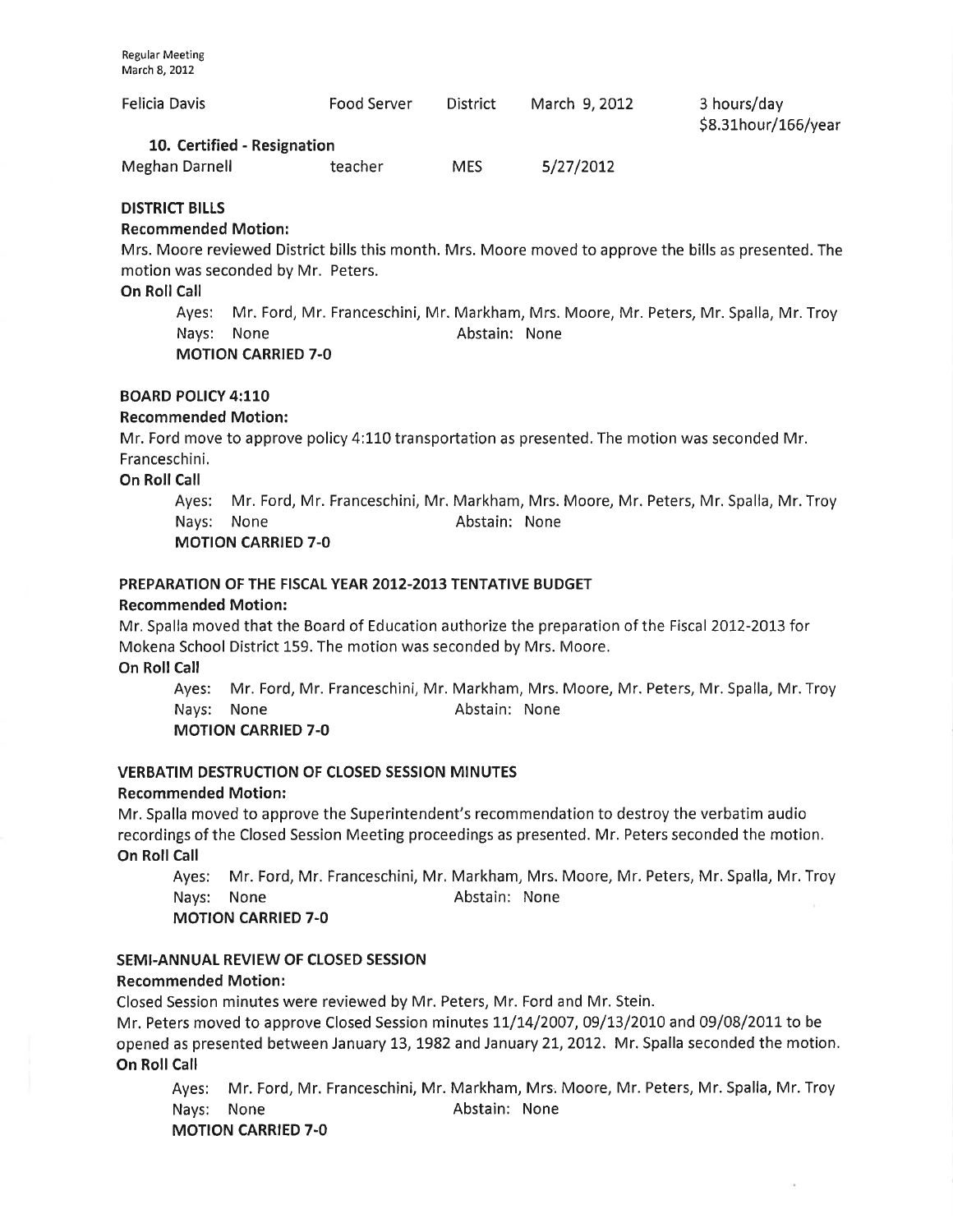# FEES FOR EARLY START

# Recommended Motion:

Mrs. Moore moved that Mokena School District 159 continue to offer the Early Start program for at-risk preschoolers in the district, at a fee of S168.00 peryear. Mr. Peters seconded the motion.

Discussion regarding this action took place among Board of Education and some audience members. Mrs. Moore stated she was not locked into the \$168 fee. Mr. Peters concurred; wants to maintain the program. Mr. Ford advocates for ES; would like to offset the cost of the program by one-third

No Roll Call vote taken.

# Amended Motion:

Mr. Spalla motioned to amend the motion that Mokena School District 159 continue to offer the Early Start program for at-risk preschoolers in the district, at a fee of S75 per month. Mr. Markham seconded the motion.

On Roll Call

Ayes: Mr. Ford, Mr. Franceschini, Mr. Markham, Mrs. Moore, Mr. Peters, Mr. Spalla, Mr. Troy Nays: None **Abstain:** None MOTION CARRIED 7-O

# APPOINTMENT OF LIAISON TO MEF AND PTA

Mr. Troy appointed Mr. Franceschinito the Mokena Educational Foundation as a liaison. On Roll Call

Ayes: Mr. Ford, Mr. Franceschini, Mr. Markham, Mrs. Moore, Mr. Peters, Mr. Spalla, Mr. Troy Nays: None **Abstain:** None

MOTION CARRIED 7-O

Mr. Troy appointed Mr. Markham to PTA as a liaison. On Roll Call

> Ayes: Mr. Ford, Mr. Franceschini, Mr. Markham, Mrs. Moore, Mr. Peters, Mr. Spalla, Mr, Troy Nays: None **Abstain:** None MOTION CARRIED 7-O

## ITEMS FOR April 12, 2012 AGENDA

- Policies-first and second readings
- School Fees
- Carnival opportunity explored by BOE

## GOOD OF MOKENA

- o Mrs. Moore and her husband Joe Moore stated they will sponsor two students for Early Start for the 2012-2013 school year who cannot afford the tuition based program.
- $\bullet$  Mr. Spalla reported the Band Students participated in IGSMA and Ensemble contest: MIS 24 -1<sup>st</sup> place ratings-2  $2^{nd}$  place ratings; MJH 64  $1^{st}$  place ratings- 25  $2^{nd}$  place ratings.

# cLosED sEssroN

At 10:50 p.m. Mr. Ford moved to adjourn to Closed Session for purposes of personnel and leasing; not to return. The motion was seconded by Mr, Spalla.

On Roll Call

Ayes: Mr. Ford, Mr. Franceschini, Mr. Markham, Mrs. Moore, Mr. Peters, Mr. Spalla, Mr. Troy, Nays: None **Abstain:** None MOTION CARRIED 7-O